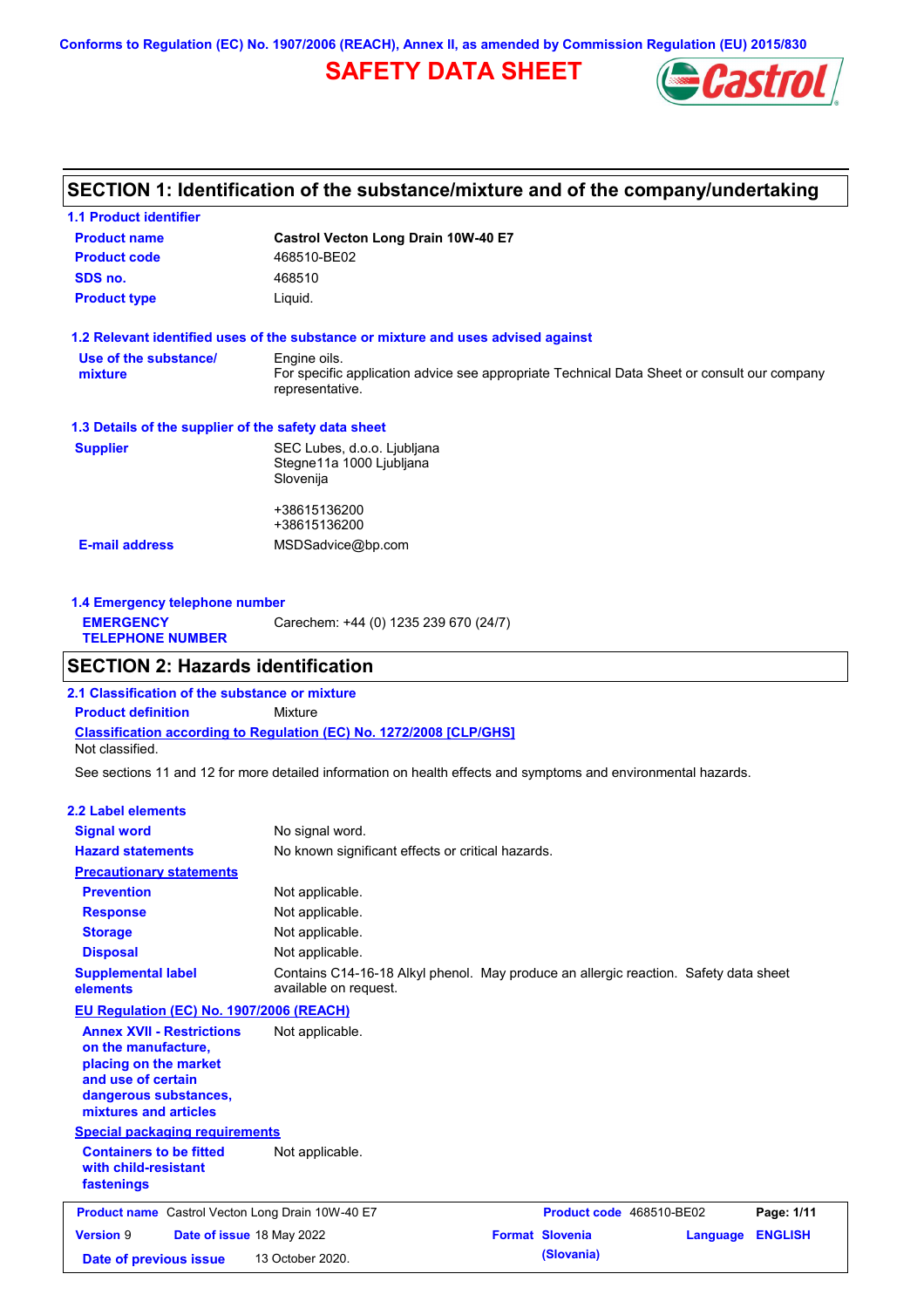# **SECTION 2: Hazards identification**

| <b>Tactile warning of danger</b>                                                                                         | Not applicable.                                                                                                                                                                                                                                                                                                                                                        |
|--------------------------------------------------------------------------------------------------------------------------|------------------------------------------------------------------------------------------------------------------------------------------------------------------------------------------------------------------------------------------------------------------------------------------------------------------------------------------------------------------------|
| 2.3 Other hazards                                                                                                        |                                                                                                                                                                                                                                                                                                                                                                        |
| <b>Results of PBT and vPvB</b><br>assessment                                                                             | Product does not meet the criteria for PBT or vPvB according to Regulation (EC) No. 1907/2006.<br>Annex XIII.                                                                                                                                                                                                                                                          |
| <b>Product meets the criteria</b><br>for PBT or vPvB according<br>to Regulation (EC) No.<br><b>1907/2006, Annex XIII</b> | This mixture does not contain any substances that are assessed to be a PBT or a vPvB.                                                                                                                                                                                                                                                                                  |
| Other hazards which do<br>not result in classification                                                                   | Defatting to the skin.<br>USED ENGINE OILS<br>Used engine oil may contain hazardous components which have the potential to cause skin<br>cancer.<br>See Toxicological Information, section 11 of this Safety Data Sheet.<br>Experimental data on one or more of the components has been used to determine all or part of<br>the hazard classification of this product. |

## **SECTION 3: Composition/information on ingredients**

**3.2 Mixtures**

**Product definition**

Mixture

 $H$ ighly refined base oil (IP 346 DMSO extract < 3%). Proprietary performance additives

| <b>Product/ingredient</b><br>name                                        | <b>Identifiers</b>                                                                        | %     | <b>Regulation (EC) No.</b><br>1272/2008 [CLP]                      | <b>Type</b> |  |
|--------------------------------------------------------------------------|-------------------------------------------------------------------------------------------|-------|--------------------------------------------------------------------|-------------|--|
| Distillates (petroleum), hydrotreated<br>heavy paraffinic                | REACH #: 01-2119484627-25 ≤5<br>$EC: 265-157-1$<br>CAS: 64742-54-7<br>Index: 649-467-00-8 |       | Asp. Tox. 1, H304                                                  | $[1]$       |  |
| zinc bis[O-(6-methylheptyl)] bis[O-(sec-<br>butyl)] bis(dithiophosphate) | REACH #: 01-2119543726-33<br>EC: 298-577-9<br>CAS: 93819-94-4                             | < 2.5 | Skin Irrit. 2, H315<br>Eye Dam. 1, H318<br>Aquatic Chronic 2, H411 | $[1]$       |  |
| C14-16-18 Alkyl phenol                                                   | REACH #: 01-2119498288-19 ≤3                                                              |       | Skin Sens. 1B. H317<br>STOT RE 2. H373                             | $[1]$       |  |

### **See Section 16 for the full text of the H statements declared above.**

**Type** 

[1] Substance classified with a health or environmental hazard

[2] Substance with a workplace exposure limit

[3] Substance meets the criteria for PBT according to Regulation (EC) No. 1907/2006, Annex XIII

[4] Substance meets the criteria for vPvB according to Regulation (EC) No. 1907/2006, Annex XIII

[5] Substance of equivalent concern

[6] Additional disclosure due to company policy

Occupational exposure limits, if available, are listed in Section 8.

### **SECTION 4: First aid measures**

| <b>4.1 Description of first aid measures</b> |                                                                                                                                                                                                                                         |
|----------------------------------------------|-----------------------------------------------------------------------------------------------------------------------------------------------------------------------------------------------------------------------------------------|
| Eye contact                                  | In case of contact, immediately flush eyes with plenty of water for at least 15 minutes. Eyelids<br>should be held away from the eyeball to ensure thorough rinsing. Check for and remove any<br>contact lenses. Get medical attention. |
| <b>Skin contact</b>                          | Wash skin thoroughly with soap and water or use recognised skin cleanser. Remove<br>contaminated clothing and shoes. Wash clothing before reuse. Clean shoes thoroughly before<br>reuse. Get medical attention if irritation develops.  |
| <b>Inhalation</b>                            | If inhaled, remove to fresh air. Get medical attention if symptoms occur.                                                                                                                                                               |
| <b>Ingestion</b>                             | Do not induce vomiting unless directed to do so by medical personnel. Get medical attention if<br>symptoms occur.                                                                                                                       |
| <b>Protection of first-aiders</b>            | No action shall be taken involving any personal risk or without suitable training. It may be<br>dangerous to the person providing aid to give mouth-to-mouth resuscitation.                                                             |

### **4.2 Most important symptoms and effects, both acute and delayed**

See Section 11 for more detailed information on health effects and symptoms.

### **Potential acute health effects**

| <b>Product name</b> Castrol Vecton Long Drain 10W-40 E7 |  |                                  | Product code 468510-BE02 |                        | Page: 2/11              |  |
|---------------------------------------------------------|--|----------------------------------|--------------------------|------------------------|-------------------------|--|
| <b>Version 9</b>                                        |  | <b>Date of issue 18 May 2022</b> |                          | <b>Format Slovenia</b> | <b>Language ENGLISH</b> |  |
| Date of previous issue                                  |  | 13 October 2020.                 |                          | (Slovania)             |                         |  |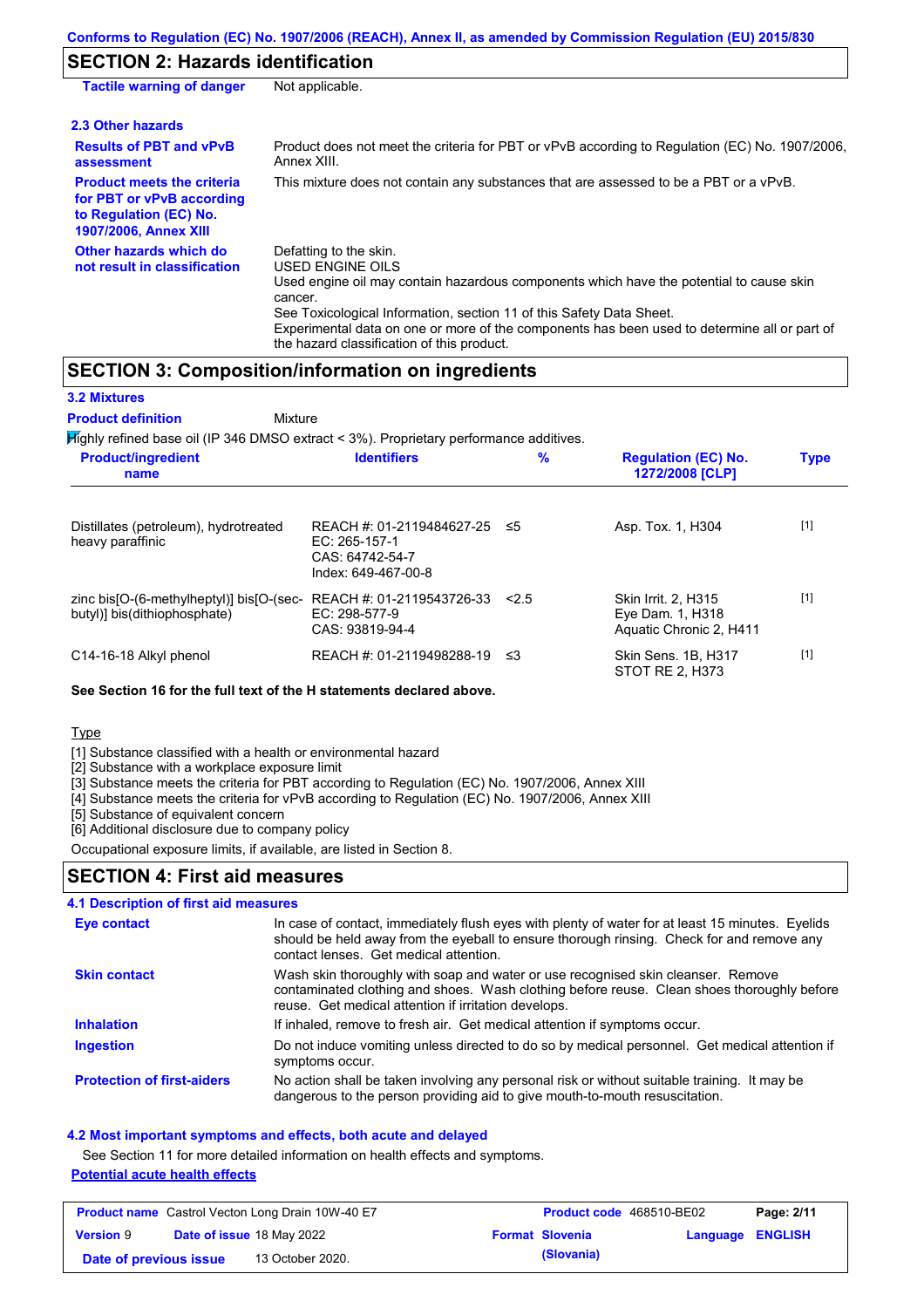# **SECTION 4: First aid measures**

| <b>Inhalation</b>   | Vapour inhalation under ambient conditions is not normally a problem due to low vapour<br>pressure.                                                       |
|---------------------|-----------------------------------------------------------------------------------------------------------------------------------------------------------|
| <b>Ingestion</b>    | No known significant effects or critical hazards.                                                                                                         |
| <b>Skin contact</b> | Defatting to the skin. May cause skin dryness and irritation. Not considered a skin sensitizer.<br>Based on data available for this or related materials. |
| Eye contact         | Not classified as an eye irritant. Based on data available for this or related materials.                                                                 |
|                     | Delayed and immediate effects as well as chronic effects from short and long-term exposure                                                                |
| <b>Inhalation</b>   | Overexposure to the inhalation of airborne droplets or aerosols may cause irritation of the<br>respiratory tract.                                         |
| <b>Ingestion</b>    | Ingestion of large quantities may cause nausea and diarrhoea.                                                                                             |
| <b>Skin contact</b> | Prolonged or repeated contact can defat the skin and lead to irritation and/or dermatitis.                                                                |
| Eye contact         | Potential risk of transient stinging or redness if accidental eye contact occurs.                                                                         |
|                     |                                                                                                                                                           |

### **4.3 Indication of any immediate medical attention and special treatment needed**

| <b>Notes to physician</b>                                 | Treatment should in general be symptomatic and directed to relieving any effects.                                                                                                                                                                                                                                                                                 |  |  |  |  |  |
|-----------------------------------------------------------|-------------------------------------------------------------------------------------------------------------------------------------------------------------------------------------------------------------------------------------------------------------------------------------------------------------------------------------------------------------------|--|--|--|--|--|
|                                                           | <b>SECTION 5: Firefighting measures</b>                                                                                                                                                                                                                                                                                                                           |  |  |  |  |  |
| 5.1 Extinguishing media                                   |                                                                                                                                                                                                                                                                                                                                                                   |  |  |  |  |  |
| <b>Suitable extinguishing</b><br>media                    | In case of fire, use foam, dry chemical or carbon dioxide extinguisher or spray.                                                                                                                                                                                                                                                                                  |  |  |  |  |  |
| <b>Unsuitable extinguishing</b><br>media                  | Do not use water jet. The use of a water jet may cause the fire to spread by splashing the<br>burning product.                                                                                                                                                                                                                                                    |  |  |  |  |  |
| 5.2 Special hazards arising from the substance or mixture |                                                                                                                                                                                                                                                                                                                                                                   |  |  |  |  |  |
| <b>Hazards from the</b><br>substance or mixture           | In a fire or if heated, a pressure increase will occur and the container may burst.                                                                                                                                                                                                                                                                               |  |  |  |  |  |
| <b>Hazardous combustion</b><br>products                   | Combustion products may include the following:<br>carbon oxides $(CO, CO2)$ (carbon monoxide, carbon dioxide)                                                                                                                                                                                                                                                     |  |  |  |  |  |
| 5.3 Advice for firefighters                               |                                                                                                                                                                                                                                                                                                                                                                   |  |  |  |  |  |
| <b>Special precautions for</b><br>fire-fighters           | No action shall be taken involving any personal risk or without suitable training. Promptly<br>isolate the scene by removing all persons from the vicinity of the incident if there is a fire.                                                                                                                                                                    |  |  |  |  |  |
| <b>Special protective</b><br>equipment for fire-fighters  | Fire-fighters should wear appropriate protective equipment and self-contained breathing<br>apparatus (SCBA) with a full face-piece operated in positive pressure mode. Clothing for fire-<br>fighters (including helmets, protective boots and gloves) conforming to European standard EN<br>469 will provide a basic level of protection for chemical incidents. |  |  |  |  |  |

# **SECTION 6: Accidental release measures**

|                                                          | 6.1 Personal precautions, protective equipment and emergency procedures                                                                                                                                                                                                                                                                                                                        |  |  |  |  |
|----------------------------------------------------------|------------------------------------------------------------------------------------------------------------------------------------------------------------------------------------------------------------------------------------------------------------------------------------------------------------------------------------------------------------------------------------------------|--|--|--|--|
| For non-emergency<br>personnel                           | No action shall be taken involving any personal risk or without suitable training. Evacuate<br>surrounding areas. Keep unnecessary and unprotected personnel from entering. Do not touch<br>or walk through spilt material. Floors may be slippery; use care to avoid falling. Put on<br>appropriate personal protective equipment.                                                            |  |  |  |  |
| For emergency responders                                 | Entry into a confined space or poorly ventilated area contaminated with vapour, mist or fume is<br>extremely hazardous without the correct respiratory protective equipment and a safe system of<br>work. Wear self-contained breathing apparatus. Wear a suitable chemical protective suit.<br>Chemical resistant boots. See also the information in "For non-emergency personnel".           |  |  |  |  |
| <b>6.2 Environmental</b><br>precautions                  | Avoid dispersal of spilt material and runoff and contact with soil, waterways, drains and sewers.<br>Inform the relevant authorities if the product has caused environmental pollution (sewers,<br>waterways, soil or air).                                                                                                                                                                    |  |  |  |  |
| 6.3 Methods and material for containment and cleaning up |                                                                                                                                                                                                                                                                                                                                                                                                |  |  |  |  |
| <b>Small spill</b>                                       | Stop leak if without risk. Move containers from spill area. Absorb with an inert material and<br>place in an appropriate waste disposal container. Dispose of via a licensed waste disposal<br>contractor.                                                                                                                                                                                     |  |  |  |  |
| <b>Large spill</b>                                       | Stop leak if without risk. Move containers from spill area. Prevent entry into sewers, water<br>courses, basements or confined areas. Contain and collect spillage with non-combustible,<br>absorbent material e.g. sand, earth, vermiculite or diatomaceous earth and place in container<br>for disposal according to local regulations. Dispose of via a licensed waste disposal contractor. |  |  |  |  |

| <b>Product name</b> Castrol Vecton Long Drain 10W-40 E7 |  | Product code 468510-BE02         |  | Page: 3/11             |                         |  |
|---------------------------------------------------------|--|----------------------------------|--|------------------------|-------------------------|--|
| <b>Version 9</b>                                        |  | <b>Date of issue 18 May 2022</b> |  | <b>Format Slovenia</b> | <b>Language ENGLISH</b> |  |
| Date of previous issue                                  |  | 13 October 2020.                 |  | (Slovania)             |                         |  |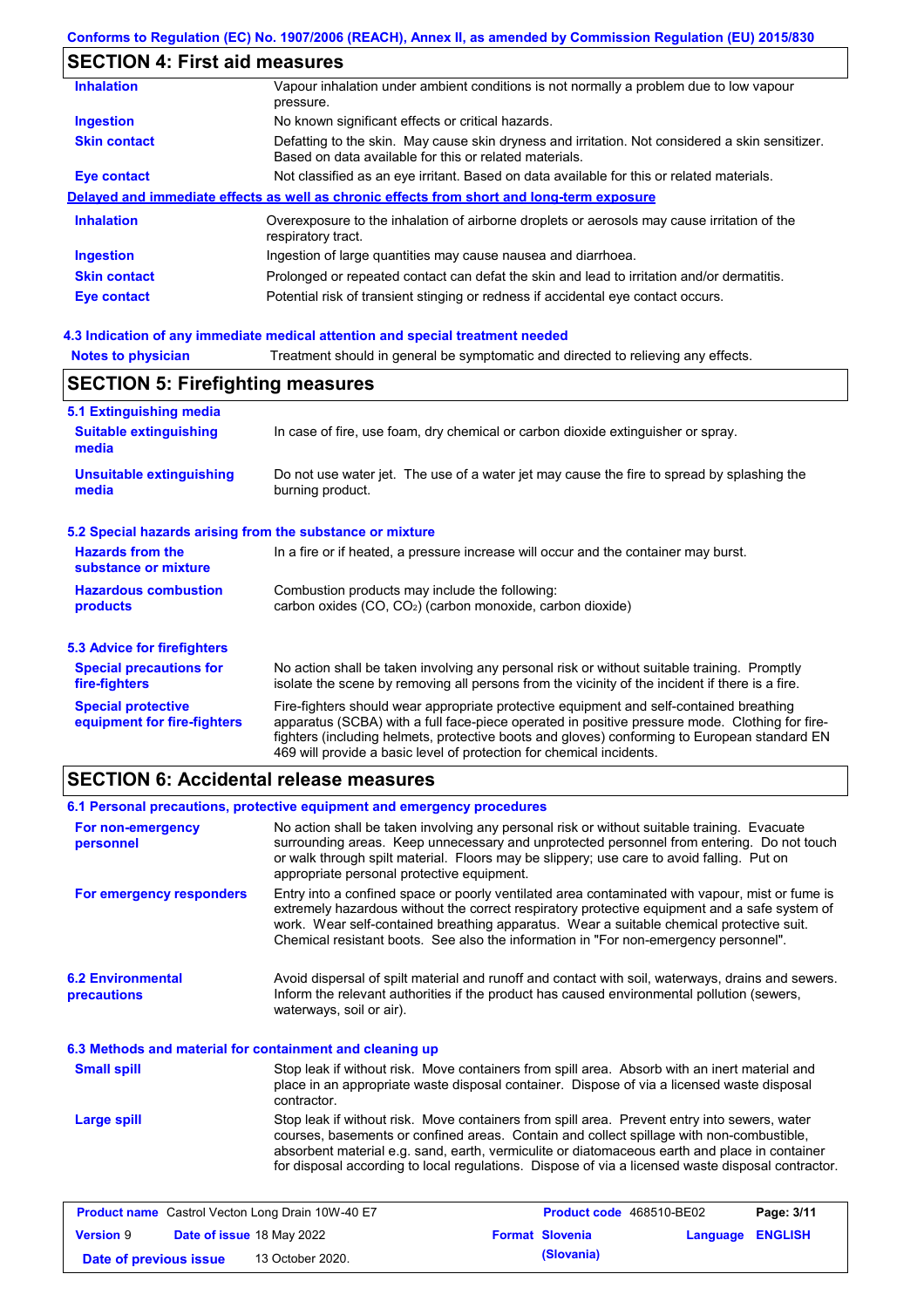### **SECTION 6: Accidental release measures**

| 6.4 Reference to other | See Section 1 for emergency contact information.                            |
|------------------------|-----------------------------------------------------------------------------|
| sections               | See Section 5 for firefighting measures.                                    |
|                        | See Section 8 for information on appropriate personal protective equipment. |
|                        | See Section 12 for environmental precautions.                               |
|                        | See Section 13 for additional waste treatment information.                  |

## **SECTION 7: Handling and storage**

| 7.1 Precautions for safe handling                                                    |                                                                                                                                                                                                                                                                                                                                                                                                                                                                                          |  |  |  |  |  |  |
|--------------------------------------------------------------------------------------|------------------------------------------------------------------------------------------------------------------------------------------------------------------------------------------------------------------------------------------------------------------------------------------------------------------------------------------------------------------------------------------------------------------------------------------------------------------------------------------|--|--|--|--|--|--|
| <b>Protective measures</b>                                                           | Put on appropriate personal protective equipment.                                                                                                                                                                                                                                                                                                                                                                                                                                        |  |  |  |  |  |  |
| <b>Advice on general</b><br>occupational hygiene                                     | Eating, drinking and smoking should be prohibited in areas where this material is handled,<br>stored and processed. Wash thoroughly after handling. Remove contaminated clothing and<br>protective equipment before entering eating areas. See also Section 8 for additional<br>information on hygiene measures.                                                                                                                                                                         |  |  |  |  |  |  |
| <b>7.2 Conditions for safe</b><br>storage, including any<br><i>incompatibilities</i> | Store in accordance with local regulations. Store in a dry, cool and well-ventilated area, away<br>from incompatible materials (see Section 10). Keep away from heat and direct sunlight. Keep<br>container tightly closed and sealed until ready for use. Containers that have been opened must<br>be carefully resealed and kept upright to prevent leakage. Store and use only in equipment/<br>containers designed for use with this product. Do not store in unlabelled containers. |  |  |  |  |  |  |
| <b>Not suitable</b>                                                                  | Prolonged exposure to elevated temperature                                                                                                                                                                                                                                                                                                                                                                                                                                               |  |  |  |  |  |  |
| 7.3 Specific end use(s)                                                              |                                                                                                                                                                                                                                                                                                                                                                                                                                                                                          |  |  |  |  |  |  |
| <b>Recommendations</b>                                                               | See section 1.2 and Exposure scenarios in annex, if applicable.                                                                                                                                                                                                                                                                                                                                                                                                                          |  |  |  |  |  |  |
|                                                                                      | SECTION 8: Exposure controls/personal protection                                                                                                                                                                                                                                                                                                                                                                                                                                         |  |  |  |  |  |  |

### **SECTION 8: Exposure controls/personal protection**

#### **8.1 Control parameters**

#### **Occupational exposure limits** No exposure limit value known.

Whilst specific OELs for certain components may be shown in this section, other components may be present in any mist, vapour or dust produced. Therefore, the specific OELs may not be applicable to the product as a whole and are provided for guidance only.

**Recommended monitoring procedures**

If this product contains ingredients with exposure limits, personal, workplace atmosphere or biological monitoring may be required to determine the effectiveness of the ventilation or other control measures and/or the necessity to use respiratory protective equipment. Reference should be made to monitoring standards, such as the following: European Standard EN 689 (Workplace atmospheres - Guidance for the assessment of exposure by inhalation to chemical agents for comparison with limit values and measurement strategy) European Standard EN 14042 (Workplace atmospheres - Guide for the application and use of procedures for the assessment of exposure to chemical and biological agents) European Standard EN 482 (Workplace atmospheres - General requirements for the performance of procedures for the measurement of chemical agents) Reference to national guidance documents for methods for the determination of hazardous substances will also be required.

### **Derived No Effect Level**

No DNELs/DMELs available.

#### **Predicted No Effect Concentration**

No PNECs available

| <b>Appropriate engineering</b><br><b>controls</b>       | Provide exhaust ventilation or other engineering controls to keep the relevant airborne<br>concentrations below their respective occupational exposure limits.<br>All activities involving chemicals should be assessed for their risks to health, to ensure<br>exposures are adequately controlled. Personal protective equipment should only be considered<br>after other forms of control measures (e.g. engineering controls) have been suitably evaluated.<br>Personal protective equipment should conform to appropriate standards, be suitable for use, be<br>kept in good condition and properly maintained.<br>Your supplier of personal protective equipment should be consulted for advice on selection and<br>appropriate standards. For further information contact your national organisation for standards.<br>The final choice of protective equipment will depend upon a risk assessment. It is important to<br>ensure that all items of personal protective equipment are compatible. |  |                                 |          |                |
|---------------------------------------------------------|---------------------------------------------------------------------------------------------------------------------------------------------------------------------------------------------------------------------------------------------------------------------------------------------------------------------------------------------------------------------------------------------------------------------------------------------------------------------------------------------------------------------------------------------------------------------------------------------------------------------------------------------------------------------------------------------------------------------------------------------------------------------------------------------------------------------------------------------------------------------------------------------------------------------------------------------------------------------------------------------------------|--|---------------------------------|----------|----------------|
| <b>Individual protection measures</b>                   |                                                                                                                                                                                                                                                                                                                                                                                                                                                                                                                                                                                                                                                                                                                                                                                                                                                                                                                                                                                                         |  |                                 |          |                |
| <b>Hygiene measures</b>                                 | Wash hands, forearms and face thoroughly after handling chemical products, before eating,<br>smoking and using the lavatory and at the end of the working period. Ensure that eyewash<br>stations and safety showers are close to the workstation location.                                                                                                                                                                                                                                                                                                                                                                                                                                                                                                                                                                                                                                                                                                                                             |  |                                 |          |                |
| <b>Respiratory protection</b>                           |                                                                                                                                                                                                                                                                                                                                                                                                                                                                                                                                                                                                                                                                                                                                                                                                                                                                                                                                                                                                         |  |                                 |          |                |
| <b>Product name</b> Castrol Vecton Long Drain 10W-40 E7 |                                                                                                                                                                                                                                                                                                                                                                                                                                                                                                                                                                                                                                                                                                                                                                                                                                                                                                                                                                                                         |  | <b>Product code</b> 468510-BE02 |          | Page: 4/11     |
| <b>Version 9</b><br>Date of issue 18 May 2022           |                                                                                                                                                                                                                                                                                                                                                                                                                                                                                                                                                                                                                                                                                                                                                                                                                                                                                                                                                                                                         |  | <b>Format Slovenia</b>          | Language | <b>ENGLISH</b> |

**Date of previous issue (Slovania)** 13 October 2020.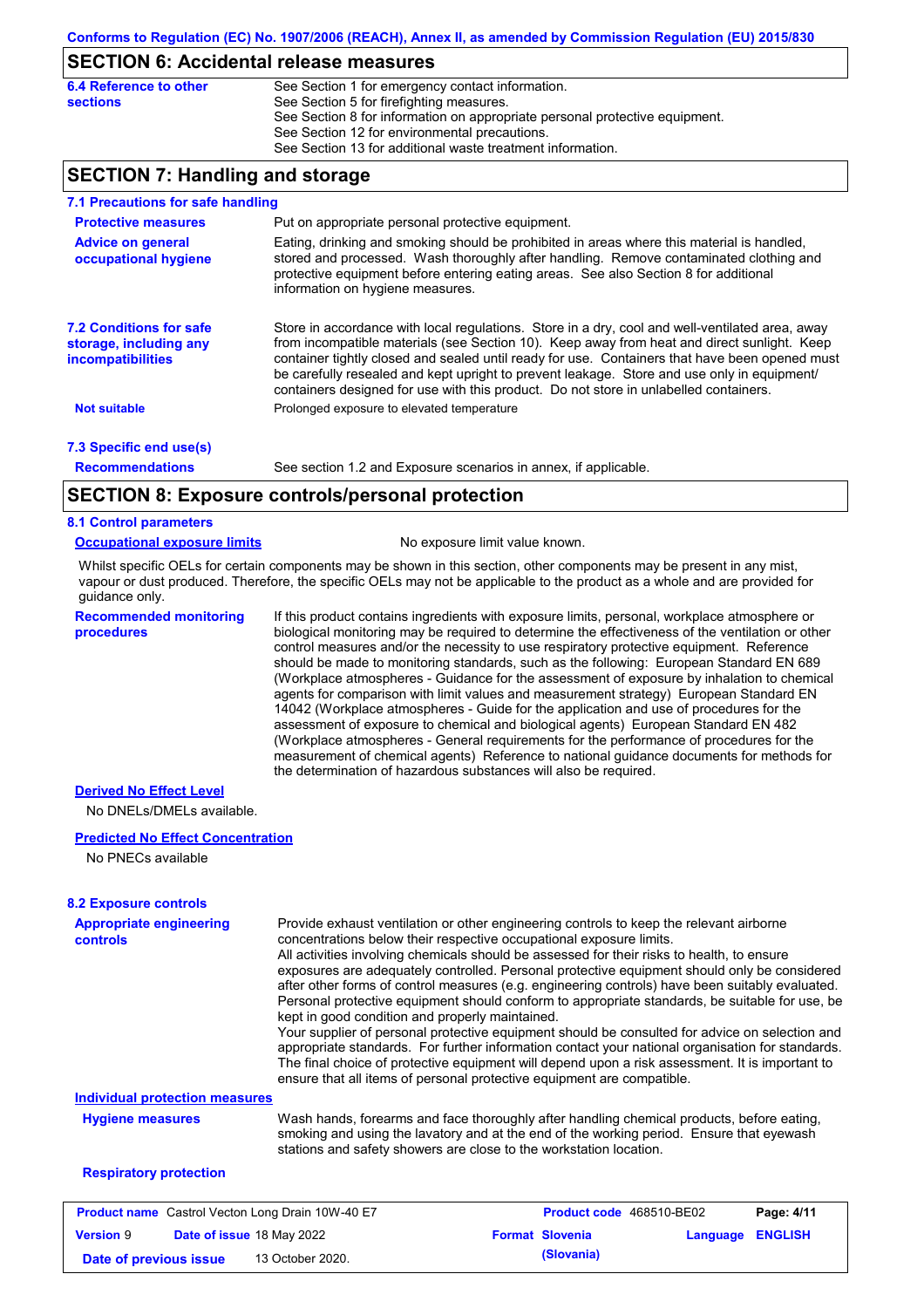# **SECTION 8: Exposure controls/personal protection**

|                            | In case of insufficient ventilation, wear suitable respiratory equipment.<br>The correct choice of respiratory protection depends upon the chemicals being handled, the<br>conditions of work and use, and the condition of the respiratory equipment. Safety procedures<br>should be developed for each intended application. Respiratory protection equipment should<br>therefore be chosen in consultation with the supplier/manufacturer and with a full assessment<br>of the working conditions.                                                                                                                                             |
|----------------------------|---------------------------------------------------------------------------------------------------------------------------------------------------------------------------------------------------------------------------------------------------------------------------------------------------------------------------------------------------------------------------------------------------------------------------------------------------------------------------------------------------------------------------------------------------------------------------------------------------------------------------------------------------|
| <b>Eye/face protection</b> | Safety glasses with side shields.                                                                                                                                                                                                                                                                                                                                                                                                                                                                                                                                                                                                                 |
| <b>Skin protection</b>     |                                                                                                                                                                                                                                                                                                                                                                                                                                                                                                                                                                                                                                                   |
| <b>Hand protection</b>     | <b>General Information:</b>                                                                                                                                                                                                                                                                                                                                                                                                                                                                                                                                                                                                                       |
|                            | Because specific work environments and material handling practices vary, safety procedures<br>should be developed for each intended application. The correct choice of protective gloves<br>depends upon the chemicals being handled, and the conditions of work and use. Most gloves<br>provide protection for only a limited time before they must be discarded and replaced (even the<br>best chemically resistant gloves will break down after repeated chemical exposures).                                                                                                                                                                  |
|                            | Gloves should be chosen in consultation with the supplier / manufacturer and taking account of<br>a full assessment of the working conditions.                                                                                                                                                                                                                                                                                                                                                                                                                                                                                                    |
|                            | Recommended: Nitrile gloves.<br><b>Breakthrough time:</b>                                                                                                                                                                                                                                                                                                                                                                                                                                                                                                                                                                                         |
|                            | Breakthrough time data are generated by glove manufacturers under laboratory test conditions<br>and represent how long a glove can be expected to provide effective permeation resistance. It<br>is important when following breakthrough time recommendations that actual workplace<br>conditions are taken into account. Always consult with your glove supplier for up-to-date<br>technical information on breakthrough times for the recommended glove type.<br>Our recommendations on the selection of gloves are as follows:                                                                                                                |
|                            | Continuous contact:                                                                                                                                                                                                                                                                                                                                                                                                                                                                                                                                                                                                                               |
|                            | Gloves with a minimum breakthrough time of 240 minutes, or >480 minutes if suitable gloves<br>can be obtained.<br>If suitable gloves are not available to offer that level of protection, gloves with shorter<br>breakthrough times may be acceptable as long as appropriate glove maintenance and<br>replacement regimes are determined and adhered to.                                                                                                                                                                                                                                                                                          |
|                            | Short-term / splash protection:                                                                                                                                                                                                                                                                                                                                                                                                                                                                                                                                                                                                                   |
|                            | Recommended breakthrough times as above.<br>It is recognised that for short-term, transient exposures, gloves with shorter breakthrough times<br>may commonly be used. Therefore, appropriate maintenance and replacement regimes must<br>be determined and rigorously followed.                                                                                                                                                                                                                                                                                                                                                                  |
|                            | <b>Glove Thickness:</b>                                                                                                                                                                                                                                                                                                                                                                                                                                                                                                                                                                                                                           |
|                            | For general applications, we recommend gloves with a thickness typically greater than 0.35 mm.                                                                                                                                                                                                                                                                                                                                                                                                                                                                                                                                                    |
|                            | It should be emphasised that glove thickness is not necessarily a good predictor of glove<br>resistance to a specific chemical, as the permeation efficiency of the glove will be dependent<br>on the exact composition of the glove material. Therefore, glove selection should also be based<br>on consideration of the task requirements and knowledge of breakthrough times.<br>Glove thickness may also vary depending on the glove manufacturer, the glove type and the<br>glove model. Therefore, the manufacturers' technical data should always be taken into account<br>to ensure selection of the most appropriate glove for the task. |
|                            | Note: Depending on the activity being conducted, gloves of varying thickness may be required<br>for specific tasks. For example:                                                                                                                                                                                                                                                                                                                                                                                                                                                                                                                  |
|                            | • Thinner gloves (down to 0.1 mm or less) may be required where a high degree of manual<br>dexterity is needed. However, these gloves are only likely to give short duration protection and<br>would normally be just for single use applications, then disposed of.                                                                                                                                                                                                                                                                                                                                                                              |
|                            | • Thicker gloves (up to 3 mm or more) may be required where there is a mechanical (as well<br>as a chemical) risk i.e. where there is abrasion or puncture potential.                                                                                                                                                                                                                                                                                                                                                                                                                                                                             |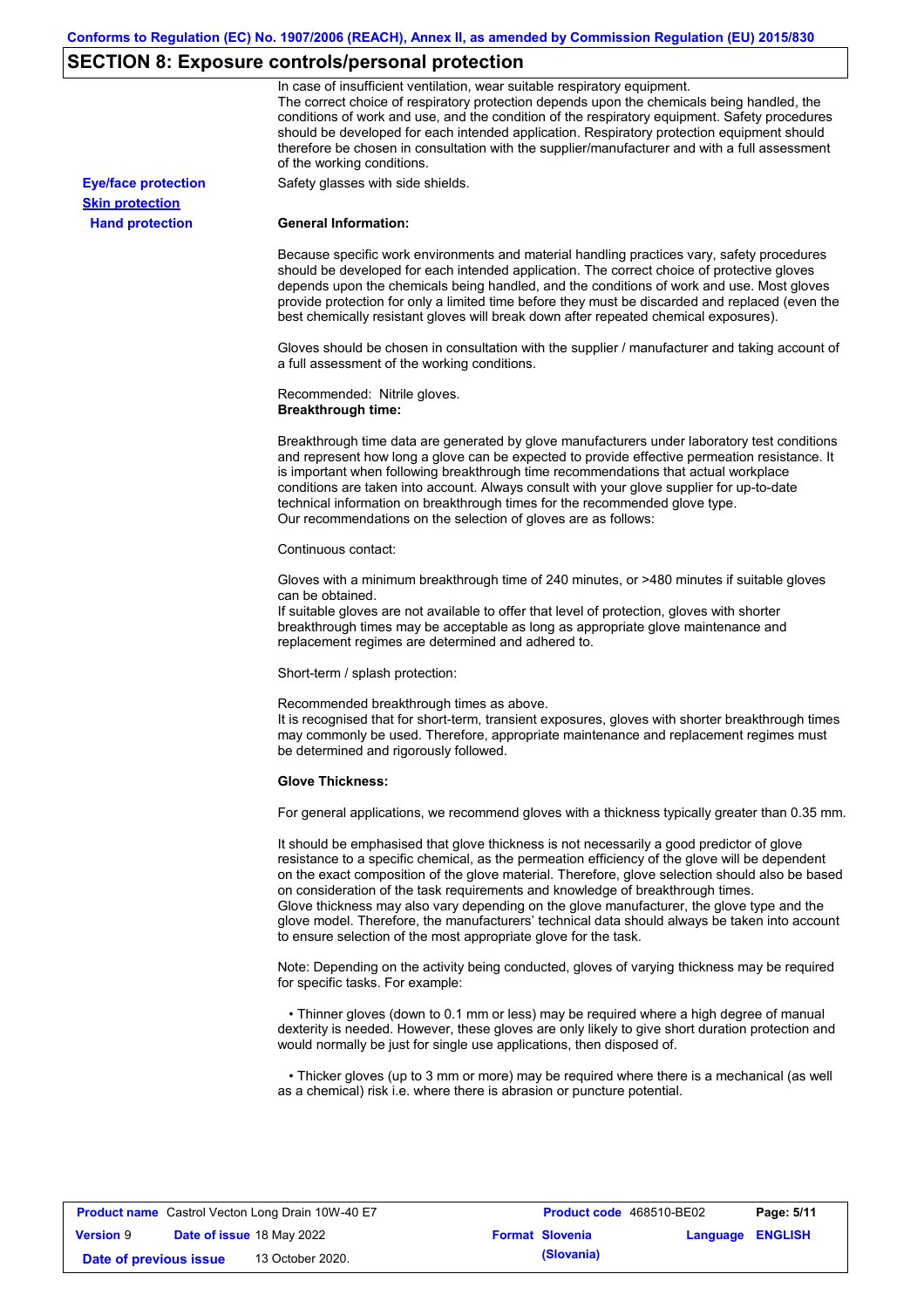# **SECTION 8: Exposure controls/personal protection**

| <b>Skin and body</b>                             | Use of protective clothing is good industrial practice.<br>Personal protective equipment for the body should be selected based on the task being<br>performed and the risks involved and should be approved by a specialist before handling this<br>product.<br>Cotton or polyester/cotton overalls will only provide protection against light superficial<br>contamination that will not soak through to the skin. Overalls should be laundered on a regular<br>basis. When the risk of skin exposure is high (e.g. when cleaning up spillages or if there is a |
|--------------------------------------------------|------------------------------------------------------------------------------------------------------------------------------------------------------------------------------------------------------------------------------------------------------------------------------------------------------------------------------------------------------------------------------------------------------------------------------------------------------------------------------------------------------------------------------------------------------------------|
| <b>Refer to standards:</b>                       | risk of splashing) then chemical resistant aprons and/or impervious chemical suits and boots<br>will be required.<br>Respiratory protection: EN 529<br>Gloves: EN 420, EN 374<br>Eye protection: EN 166<br>Filtering half-mask: EN 149<br>Filtering half-mask with valve: EN 405<br>Half-mask: EN 140 plus filter                                                                                                                                                                                                                                                |
|                                                  | Full-face mask: EN 136 plus filter<br>Particulate filters: EN 143<br>Gas/combined filters: EN 14387                                                                                                                                                                                                                                                                                                                                                                                                                                                              |
| <b>Environmental exposure</b><br><b>controls</b> | Emissions from ventilation or work process equipment should be checked to ensure they<br>comply with the requirements of environmental protection legislation. In some cases, fume<br>scrubbers, filters or engineering modifications to the process equipment will be necessary to<br>reduce emissions to acceptable levels.                                                                                                                                                                                                                                    |

# **SECTION 9: Physical and chemical properties**

The conditions of measurement of all properties are at standard temperature and pressure unless otherwise indicated.

### **9.1 Information on basic physical and chemical properties**

| <b>Appearance</b>                                      |                                                |
|--------------------------------------------------------|------------------------------------------------|
| <b>Physical state</b>                                  | Liquid.                                        |
| <b>Colour</b>                                          | Amber. [Light]                                 |
| <b>Odour</b>                                           | Not available.                                 |
| <b>Odour threshold</b>                                 | Not available.                                 |
| рH                                                     | Not applicable.                                |
| <b>Melting point/freezing point</b>                    | Not available.                                 |
| Initial boiling point and boiling                      | Not available.                                 |
| range                                                  |                                                |
| <b>Pour point</b>                                      | -42 °C                                         |
| <b>Flash point</b>                                     | Closed cup: $210^{\circ}$ C (410 $^{\circ}$ F) |
| <b>Evaporation rate</b>                                | Not available.                                 |
| <b>Flammability (solid, gas)</b>                       | Not available.                                 |
| <b>Upper/lower flammability or</b><br>explosive limits | Not available.                                 |
| <b>Vapour pressure</b>                                 | Not available.                                 |

|                                                         |                                                                                                                                                 | Vapour Pressure at 20°C |         |                        |          |                          | Vapour pressure at 50°C |                |  |
|---------------------------------------------------------|-------------------------------------------------------------------------------------------------------------------------------------------------|-------------------------|---------|------------------------|----------|--------------------------|-------------------------|----------------|--|
|                                                         | Ingredient name mm Hg kPa                                                                                                                       |                         |         | <b>Method</b>          | mm<br>Hg | kPa                      | <b>Method</b>           |                |  |
|                                                         | Distillates (petroleum),<br>hydrotreated heavy<br>paraffinic                                                                                    | < 0.08                  | < 0.011 | <b>ASTM D 5191</b>     |          |                          |                         |                |  |
|                                                         | Distillates (petroleum),<br>hydrotreated heavy<br>paraffinic                                                                                    | < 0.08                  | < 0.011 | <b>ASTM D 5191</b>     |          |                          |                         |                |  |
| <b>Vapour density</b>                                   | Not available.                                                                                                                                  |                         |         |                        |          |                          |                         |                |  |
| <b>Relative density</b>                                 | Not available.                                                                                                                                  |                         |         |                        |          |                          |                         |                |  |
| <b>Density</b>                                          | <1000 kg/m <sup>3</sup> (<1 g/cm <sup>3</sup> ) at 15°C                                                                                         |                         |         |                        |          |                          |                         |                |  |
| <b>Solubility(ies)</b>                                  | insoluble in water.                                                                                                                             |                         |         |                        |          |                          |                         |                |  |
| <b>Partition coefficient: n-octanol/</b><br>water       | Mot applicable.                                                                                                                                 |                         |         |                        |          |                          |                         |                |  |
| <b>Auto-ignition temperature</b>                        | Not available.                                                                                                                                  |                         |         |                        |          |                          |                         |                |  |
| <b>Decomposition temperature</b>                        | Not available.                                                                                                                                  |                         |         |                        |          |                          |                         |                |  |
| <b>Viscosity</b>                                        | Kinematic: $86.3$ mm <sup>2</sup> /s ( $86.3$ cSt) at $40^{\circ}$ C<br>Kinematic: 12.5 to 16.3 mm <sup>2</sup> /s (12.5 to 16.3 cSt) at 100 °C |                         |         |                        |          |                          |                         |                |  |
| <b>Product name</b> Castrol Vecton Long Drain 10W-40 E7 |                                                                                                                                                 |                         |         |                        |          | Product code 468510-BE02 |                         | Page: 6/11     |  |
| <b>Version 9</b><br>Date of issue 18 May 2022           |                                                                                                                                                 |                         |         | <b>Format Slovenia</b> |          |                          | Language                | <b>ENGLISH</b> |  |
| Date of previous issue                                  | 13 October 2020.                                                                                                                                |                         |         | (Slovania)             |          |                          |                         |                |  |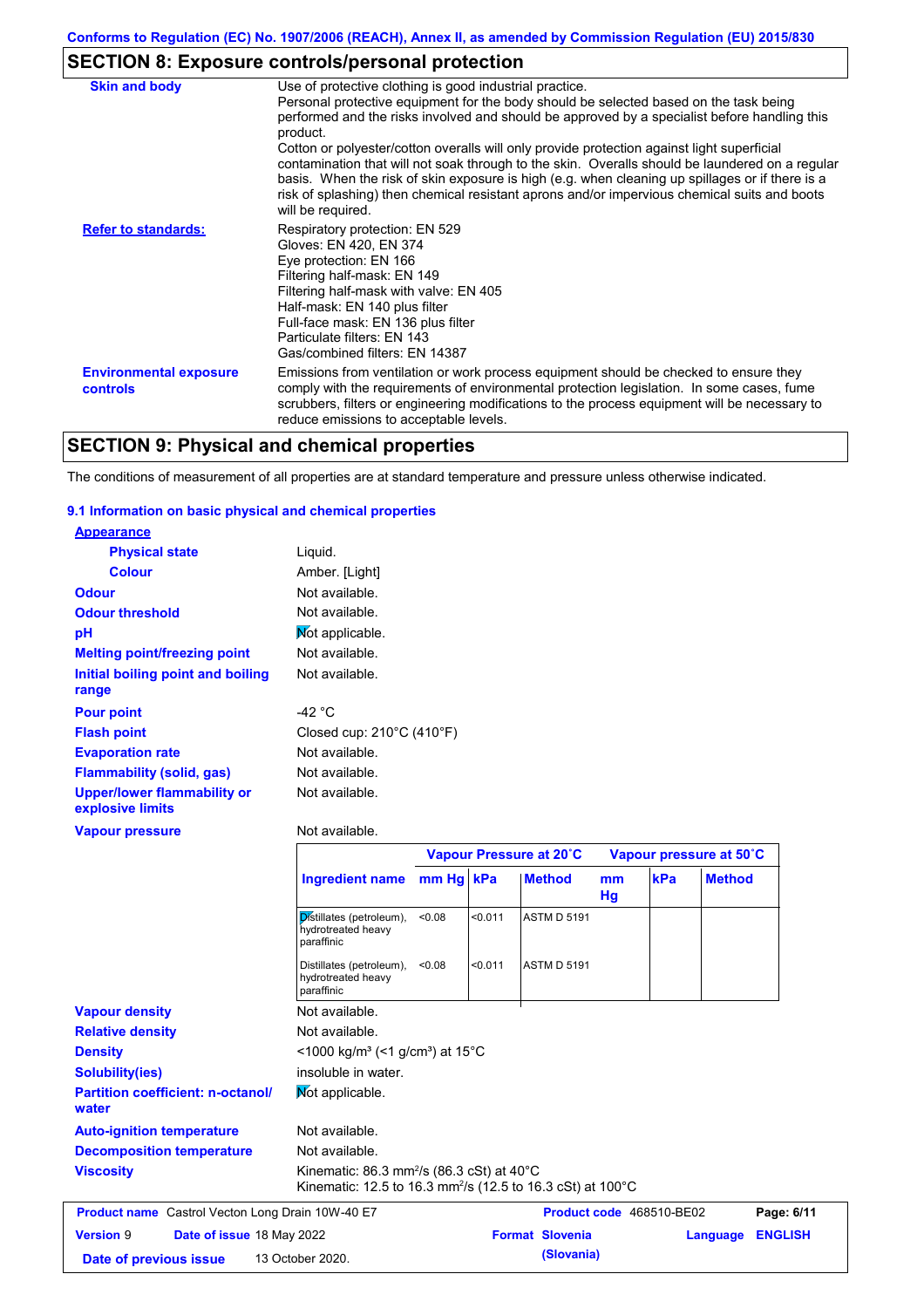|                                             | <u>CONTOMIS to Requiation (EC) NO. 1907/2000 (REACH), Annex II, as amended by Commission Requiation (EO) 2019/050</u>                                                   |
|---------------------------------------------|-------------------------------------------------------------------------------------------------------------------------------------------------------------------------|
|                                             | <b>SECTION 9: Physical and chemical properties</b>                                                                                                                      |
| <b>Explosive properties</b>                 | Not available.                                                                                                                                                          |
| <b>Oxidising properties</b>                 | Not available.                                                                                                                                                          |
| <b>Particle characteristics</b>             |                                                                                                                                                                         |
| <b>Median particle size</b>                 | Mot applicable.                                                                                                                                                         |
| 9.2 Other information                       |                                                                                                                                                                         |
| No additional information.                  |                                                                                                                                                                         |
| <b>SECTION 10: Stability and reactivity</b> |                                                                                                                                                                         |
| <b>10.1 Reactivity</b>                      | No specific test data available for this product. Refer to Conditions to avoid and Incompatible<br>materials for additional information.                                |
| <b>10.2 Chemical stability</b>              | The product is stable.                                                                                                                                                  |
| 10.3 Possibility of<br>hazardous reactions  | Under normal conditions of storage and use, hazardous reactions will not occur.<br>Under normal conditions of storage and use, hazardous polymerisation will not occur. |
| <b>10.4 Conditions to avoid</b>             | Avoid all possible sources of ignition (spark or flame).                                                                                                                |

#### **10.6 Hazardous**  Under normal conditions of storage and use, hazardous decomposition products should not be **10.5 Incompatible materials** Reactive or incompatible with the following materials: oxidising materials.

#### **decomposition products** produced.

# **SECTION 11: Toxicological information**

### **11.1 Information on toxicological effects**

**Acute toxicity estimates**

| <b>Product/ingredient name</b>                                                             |                                                                                                                                                           | Oral (mg/<br>kg) | <b>Dermal</b><br>(mg/kg) | <b>Inhalation</b><br>(gases)<br>(ppm) | <b>Inhalation</b><br>(vapours)<br>(mg/l) | <b>Inhalation</b><br>(dusts<br>and mists)<br>(mg/l) |
|--------------------------------------------------------------------------------------------|-----------------------------------------------------------------------------------------------------------------------------------------------------------|------------------|--------------------------|---------------------------------------|------------------------------------------|-----------------------------------------------------|
| Phosphorodithioic acid, mixed O,O-bis(sec-Bu and<br>isooctyl) esters, zinc salts           |                                                                                                                                                           | 2500             | N/A                      | N/A                                   | N/A                                      | N/A                                                 |
| Long chain alkyl phenol                                                                    |                                                                                                                                                           | 2500             | N/A                      | N/A                                   | N/A                                      | N/A                                                 |
| <b>Information on likely</b><br>routes of exposure                                         | Routes of entry anticipated: Dermal, Inhalation.                                                                                                          |                  |                          |                                       |                                          |                                                     |
| <b>Potential acute health effects</b>                                                      |                                                                                                                                                           |                  |                          |                                       |                                          |                                                     |
| <b>Inhalation</b>                                                                          | Vapour inhalation under ambient conditions is not normally a problem due to low vapour<br>pressure.                                                       |                  |                          |                                       |                                          |                                                     |
| <b>Ingestion</b>                                                                           | No known significant effects or critical hazards.                                                                                                         |                  |                          |                                       |                                          |                                                     |
| <b>Skin contact</b>                                                                        | Defatting to the skin. May cause skin dryness and irritation. Not considered a skin sensitizer.<br>Based on data available for this or related materials. |                  |                          |                                       |                                          |                                                     |
| <b>Eye contact</b>                                                                         | Not classified as an eye irritant. Based on data available for this or related materials.                                                                 |                  |                          |                                       |                                          |                                                     |
| Symptoms related to the physical, chemical and toxicological characteristics               |                                                                                                                                                           |                  |                          |                                       |                                          |                                                     |
| <b>Inhalation</b>                                                                          | No specific data.                                                                                                                                         |                  |                          |                                       |                                          |                                                     |
| <b>Ingestion</b>                                                                           | No specific data.                                                                                                                                         |                  |                          |                                       |                                          |                                                     |
| <b>Skin contact</b>                                                                        | Adverse symptoms may include the following:<br>irritation<br>dryness<br>cracking                                                                          |                  |                          |                                       |                                          |                                                     |
| <b>Eye contact</b>                                                                         | No specific data.                                                                                                                                         |                  |                          |                                       |                                          |                                                     |
| Delayed and immediate effects as well as chronic effects from short and long-term exposure |                                                                                                                                                           |                  |                          |                                       |                                          |                                                     |
| <b>Inhalation</b>                                                                          | Overexposure to the inhalation of airborne droplets or aerosols may cause irritation of the<br>respiratory tract.                                         |                  |                          |                                       |                                          |                                                     |
| <b>Ingestion</b>                                                                           | Ingestion of large quantities may cause nausea and diarrhoea.                                                                                             |                  |                          |                                       |                                          |                                                     |
| <b>Skin contact</b>                                                                        | Prolonged or repeated contact can defat the skin and lead to irritation and/or dermatitis.                                                                |                  |                          |                                       |                                          |                                                     |
| <b>Eye contact</b>                                                                         | Potential risk of transient stinging or redness if accidental eye contact occurs.                                                                         |                  |                          |                                       |                                          |                                                     |
| <b>Potential chronic health effects</b>                                                    |                                                                                                                                                           |                  |                          |                                       |                                          |                                                     |

### **Product name** Castrol Vecton Long Drain 10W-40 E7 **Product Code** 468510-BE02 **Page: 7/11 Version** 9 **Date of issue** 18 May 2022 **Format Slovenia Language ENGLISH Date of previous issue (Slovania)** 13 October 2020.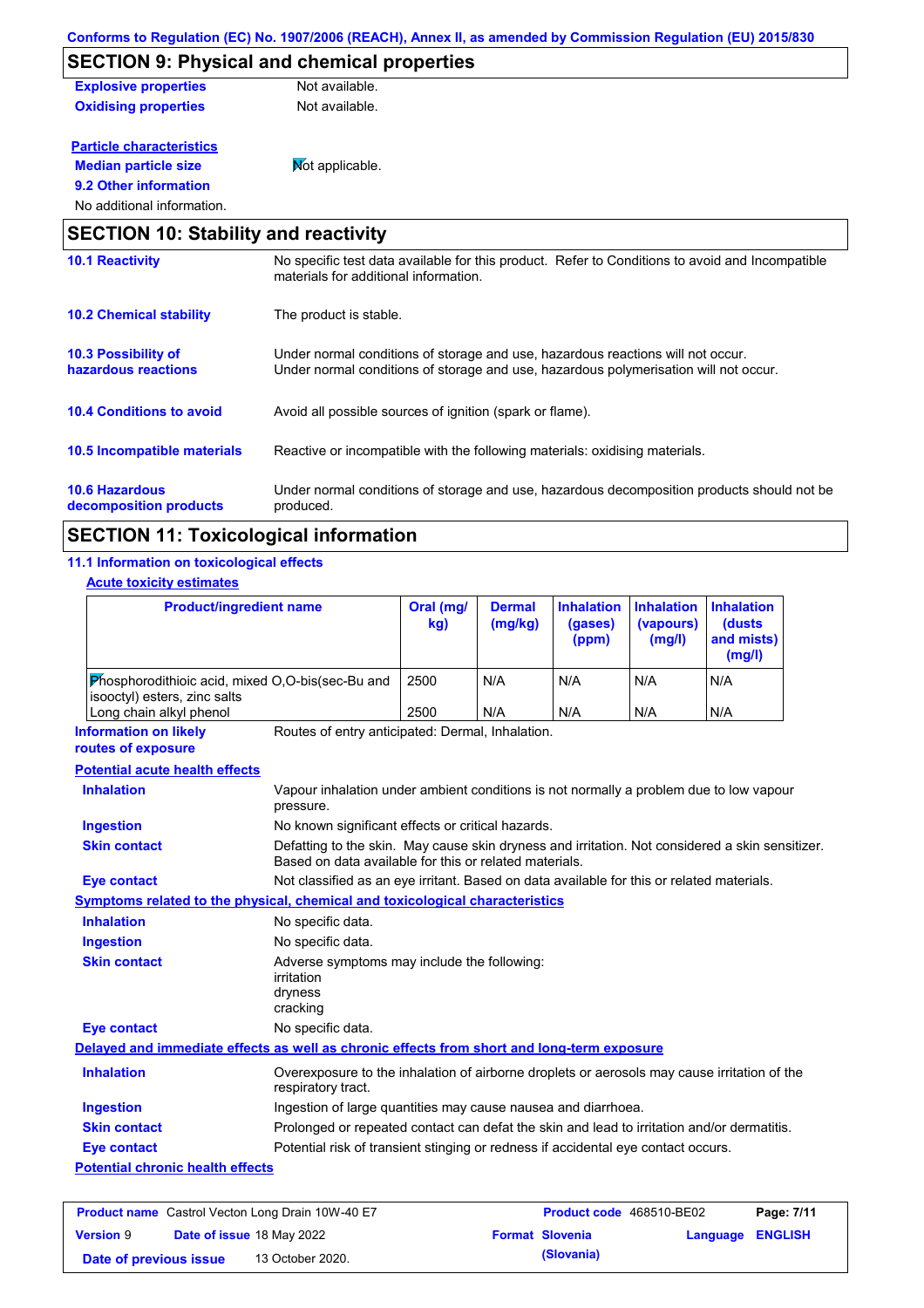# **SECTION 11: Toxicological information**

| <b>General</b>               | USED ENGINE OILS                                                                                                                                                                                                                                                                                                                                                                     |
|------------------------------|--------------------------------------------------------------------------------------------------------------------------------------------------------------------------------------------------------------------------------------------------------------------------------------------------------------------------------------------------------------------------------------|
|                              | Combustion products resulting from the operation of internal combustion engines contaminate<br>engine oils during use. Used engine oil may contain hazardous components which have the<br>potential to cause skin cancer. Frequent or prolonged contact with all types and makes of used<br>engine oil must therefore be avoided and a high standard of personal hygiene maintained. |
| <b>Carcinogenicity</b>       | No known significant effects or critical hazards.                                                                                                                                                                                                                                                                                                                                    |
| <b>Mutagenicity</b>          | No known significant effects or critical hazards.                                                                                                                                                                                                                                                                                                                                    |
| <b>Developmental effects</b> | No known significant effects or critical hazards.                                                                                                                                                                                                                                                                                                                                    |
| <b>Fertility effects</b>     | No known significant effects or critical hazards.                                                                                                                                                                                                                                                                                                                                    |

# **SECTION 12: Ecological information**

#### **12.1 Toxicity**

**Environmental hazards** Not classified as dangerous

#### **12.2 Persistence and degradability**

Partially biodegradable.

### **12.3 Bioaccumulative potential**

This product is not expected to bioaccumulate through food chains in the environment.

| <b>12.4 Mobility in soil</b>                                  |                                                                      |
|---------------------------------------------------------------|----------------------------------------------------------------------|
| <b>Soil/water partition</b><br>coefficient (K <sub>oc</sub> ) | Not available.                                                       |
| <b>Mobility</b>                                               | Spillages may penetrate the soil causing ground water contamination. |

#### **12.5 Results of PBT and vPvB assessment**

Product does not meet the criteria for PBT or vPvB according to Regulation (EC) No. 1907/2006, Annex XIII.

### **12.6 Other adverse effects Other ecological information**

Spills may form a film on water surfaces causing physical damage to organisms. Oxygen transfer could also be impaired.

### **SECTION 13: Disposal considerations**

#### **13.1 Waste treatment methods**

**Methods of disposal**

**Product**

Where possible, arrange for product to be recycled. Dispose of via an authorised person/ licensed waste disposal contractor in accordance with local regulations.

### **Hazardous waste** Yes.

| European waste catalogue (EWC) |
|--------------------------------|
|--------------------------------|

| Waste code | <b>Waste designation</b>                |
|------------|-----------------------------------------|
| 13 02 08*  | other engine, gear and lubricating oils |
|            |                                         |

However, deviation from the intended use and/or the presence of any potential contaminants may require an alternative waste disposal code to be assigned by the end user.

| Where possible, arrange for product to be recycled. Dispose of via an authorised person/<br>licensed waste disposal contractor in accordance with local regulations.                                                                                                                                                                                                                                                                                                                            |
|-------------------------------------------------------------------------------------------------------------------------------------------------------------------------------------------------------------------------------------------------------------------------------------------------------------------------------------------------------------------------------------------------------------------------------------------------------------------------------------------------|
| This material and its container must be disposed of in a safe way. Care should be taken when<br>handling emptied containers that have not been cleaned or rinsed out. Empty containers or<br>liners may retain some product residues. Empty containers represent a fire hazard as they may<br>contain flammable product residues and vapour. Never weld, solder or braze empty containers.<br>Avoid dispersal of spilt material and runoff and contact with soil, waterways, drains and sewers. |
| This product is classified as dangerous according to Slovenian waste treatment rules [Ur.l. RS.<br>No. 45/2000 as amended and adapted].                                                                                                                                                                                                                                                                                                                                                         |
| Commission 2014/955/EU<br>Directive 2008/98/EC                                                                                                                                                                                                                                                                                                                                                                                                                                                  |
|                                                                                                                                                                                                                                                                                                                                                                                                                                                                                                 |

| <b>Product name</b> Castrol Vecton Long Drain 10W-40 E7 |  |                                  | <b>Product code</b> 468510-BE02 | Page: 8/11             |                         |  |
|---------------------------------------------------------|--|----------------------------------|---------------------------------|------------------------|-------------------------|--|
| <b>Version 9</b>                                        |  | <b>Date of issue 18 May 2022</b> |                                 | <b>Format Slovenia</b> | <b>Language ENGLISH</b> |  |
| Date of previous issue                                  |  | 13 October 2020.                 |                                 | (Slovania)             |                         |  |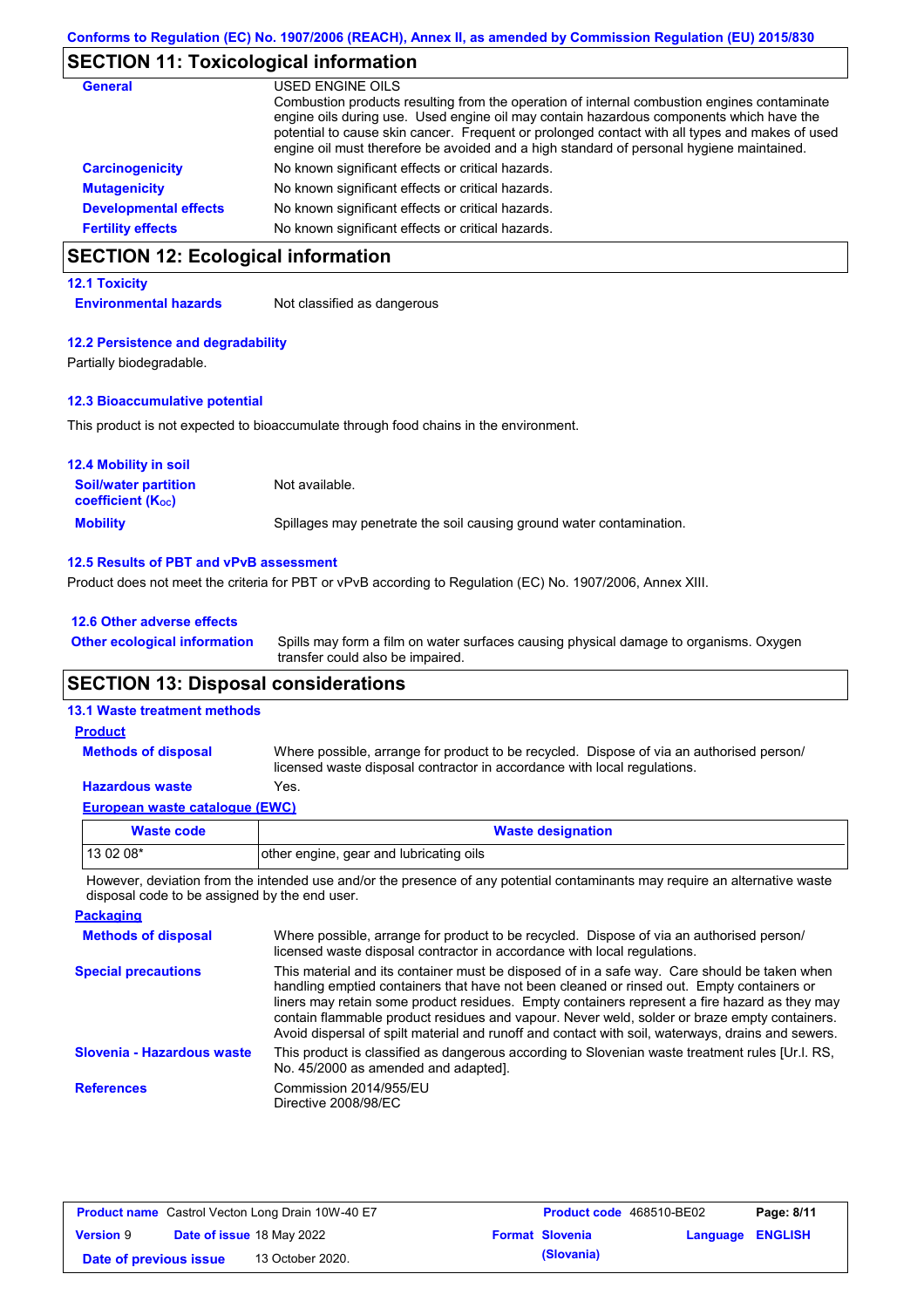#### - - - - - - - - - Not regulated. Not regulated. Not regulated. - - - **SECTION 14: Transport information ADR/RID IMDG IATA 14.1 UN number 14.2 UN proper shipping name 14.3 Transport hazard class(es) 14.4 Packing group ADN Additional information 14.5 Environmental hazards** No. 1980 | No. 1980 | No. 1980 | No. 1980 | No. 1980 | No. 1980 | No. 1980 | No. 1980 | No. 1980 | No. 1980 | Not regulated. - -<br>No. - -

**14.6 Special precautions for user** Not available.

#### **14.7 Transport in bulk according to IMO instruments**

Not available.

### **SECTION 15: Regulatory information**

**Other regulations REACH Status** The company, as identified in Section 1, sells this product in the EU in compliance with the current requirements of REACH. **15.1 Safety, health and environmental regulations/legislation specific for the substance or mixture EU Regulation (EC) No. 1907/2006 (REACH) Annex XIV - List of substances subject to authorisation Substances of very high concern** None of the components are listed. At least one component is not listed. At least one component is not listed. At least one component is not listed. At least one component is not listed. At least one component is not listed. All components are listed or exempted. At least one component is not listed. **United States inventory (TSCA 8b) Australia inventory (AIIC) Canada inventory China inventory (IECSC) Japan inventory (CSCL) Korea inventory (KECI) Philippines inventory (PICCS) Taiwan Chemical Substances Inventory (TCSI) All components are listed or exempted. Ozone depleting substances (1005/2009/EU)** Not listed. **Prior Informed Consent (PIC) (649/2012/EU)** None of the components are listed. **Annex XIV EU Regulation (EC) No. 1907/2006 (REACH) Annex XVII - Restrictions on the manufacture, placing on the market and use of certain dangerous substances, mixtures and articles** Not applicable.

|                        |                                  | <b>Product name</b> Castrol Vecton Long Drain 10W-40 E7 | <b>Product code</b> 468510-BE02 |                  | Page: 9/11 |
|------------------------|----------------------------------|---------------------------------------------------------|---------------------------------|------------------|------------|
| <b>Version 9</b>       | <b>Date of issue 18 May 2022</b> |                                                         | <b>Format Slovenia</b>          | Language ENGLISH |            |
| Date of previous issue |                                  | 13 October 2020.                                        | (Slovania)                      |                  |            |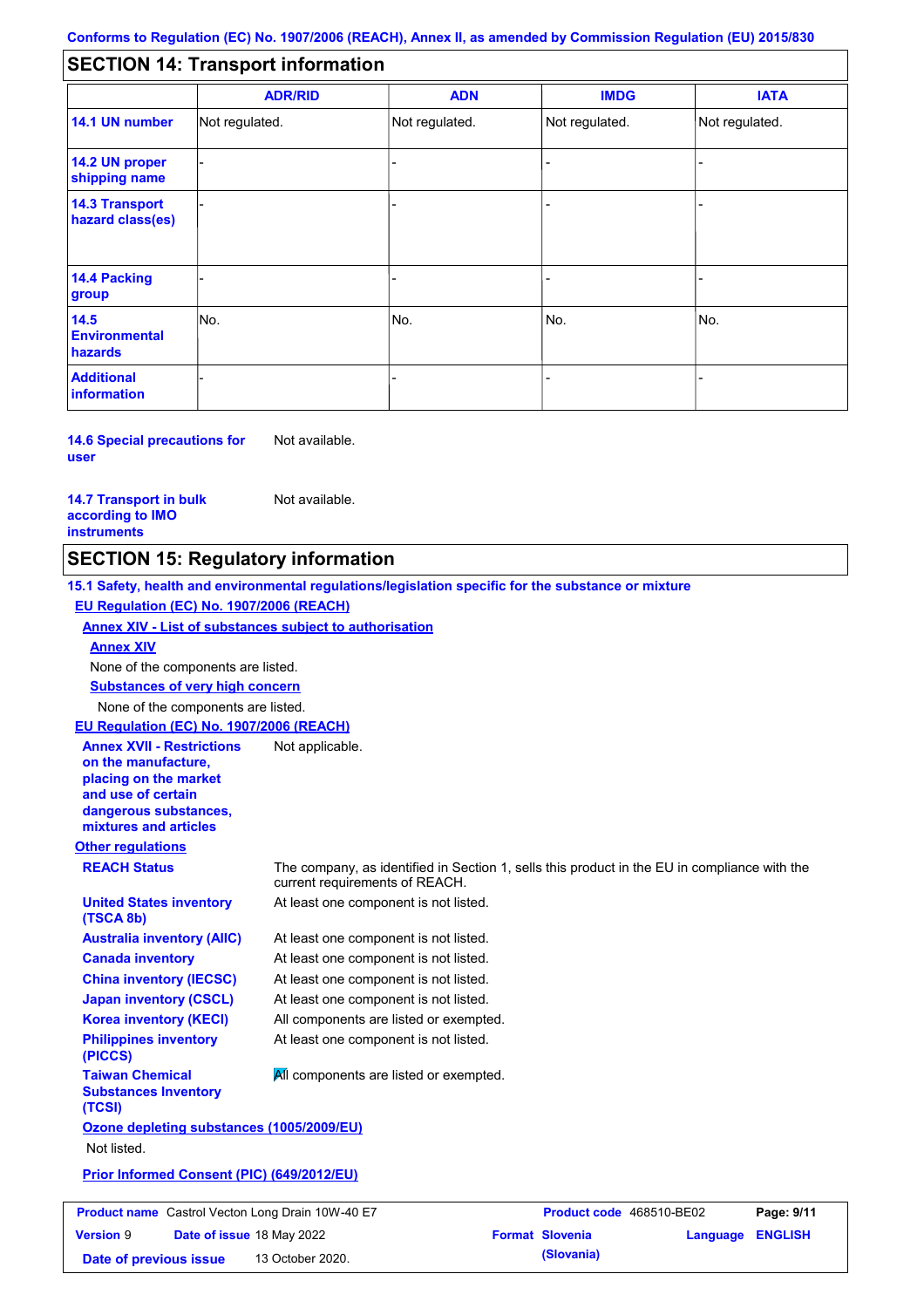# **SECTION 15: Regulatory information**

Not listed.

**Persistent Organic Pollutants** Not listed.

### **EU - Water framework directive - Priority substances**

None of the components are listed.

### **Seveso Directive**

This product is not controlled under the Seveso Directive.

| <b>15.2 Chemical safety</b> | A Chemical Safety Assessment has been carried out for one or more of the substances within  |
|-----------------------------|---------------------------------------------------------------------------------------------|
| assessment                  | this mixture. A Chemical Safety Assessment has not been carried out for the mixture itself. |

# **SECTION 16: Other information**

| <b>Abbreviations and acronyms</b> | ADN = European Provisions concerning the International Carriage of Dangerous Goods by                                           |
|-----------------------------------|---------------------------------------------------------------------------------------------------------------------------------|
|                                   | Inland Waterway<br>ADR = The European Agreement concerning the International Carriage of Dangerous Goods by                     |
|                                   | Road                                                                                                                            |
|                                   | ATE = Acute Toxicity Estimate                                                                                                   |
|                                   | BCF = Bioconcentration Factor                                                                                                   |
|                                   | CAS = Chemical Abstracts Service                                                                                                |
|                                   | CLP = Classification, Labelling and Packaging Regulation [Regulation (EC) No. 1272/2008]                                        |
|                                   | CSA = Chemical Safety Assessment                                                                                                |
|                                   | CSR = Chemical Safety Report                                                                                                    |
|                                   | DMEL = Derived Minimal Effect Level                                                                                             |
|                                   | DNEL = Derived No Effect Level                                                                                                  |
|                                   | EINECS = European Inventory of Existing Commercial chemical Substances                                                          |
|                                   | ES = Exposure Scenario                                                                                                          |
|                                   | EUH statement = CLP-specific Hazard statement                                                                                   |
|                                   | EWC = European Waste Catalogue                                                                                                  |
|                                   | GHS = Globally Harmonized System of Classification and Labelling of Chemicals<br>IATA = International Air Transport Association |
|                                   | IBC = Intermediate Bulk Container                                                                                               |
|                                   | <b>IMDG</b> = International Maritime Dangerous Goods                                                                            |
|                                   | LogPow = logarithm of the octanol/water partition coefficient                                                                   |
|                                   | MARPOL = International Convention for the Prevention of Pollution From Ships, 1973 as                                           |
|                                   | modified by the Protocol of 1978. ("Marpol" = marine pollution)                                                                 |
|                                   | OECD = Organisation for Economic Co-operation and Development                                                                   |
|                                   | PBT = Persistent, Bioaccumulative and Toxic                                                                                     |
|                                   | <b>PNEC</b> = Predicted No Effect Concentration                                                                                 |
|                                   | REACH = Registration, Evaluation, Authorisation and Restriction of Chemicals Regulation                                         |
|                                   | [Regulation (EC) No. 1907/2006]                                                                                                 |
|                                   | RID = The Regulations concerning the International Carriage of Dangerous Goods by Rail                                          |
|                                   | <b>RRN = REACH Registration Number</b>                                                                                          |
|                                   | SADT = Self-Accelerating Decomposition Temperature                                                                              |
|                                   | SVHC = Substances of Very High Concern                                                                                          |
|                                   | STOT-RE = Specific Target Organ Toxicity - Repeated Exposure<br>STOT-SE = Specific Target Organ Toxicity - Single Exposure      |
|                                   | $TWA = Time$ weighted average                                                                                                   |
|                                   | $UN = United Nations$                                                                                                           |
|                                   | UVCB = Complex hydrocarbon substance                                                                                            |
|                                   | VOC = Volatile Organic Compound                                                                                                 |
|                                   | vPvB = Very Persistent and Very Bioaccumulative                                                                                 |
|                                   | Varies = may contain one or more of the following 64741-88-4 / RRN 01-2119488706-23,                                            |
|                                   | 64741-89-5 / RRN 01-2119487067-30, 64741-95-3 / RRN 01-2119487081-40, 64741-96-4/ RRN                                           |
|                                   | 01-2119483621-38, 64742-01-4 / RRN 01-2119488707-21, 64742-44-5 / RRN                                                           |
|                                   | 01-2119985177-24, 64742-45-6, 64742-52-5 / RRN 01-2119467170-45, 64742-53-6 / RRN                                               |
|                                   | 01-2119480375-34, 64742-54-7 / RRN 01-2119484627-25, 64742-55-8 / RRN                                                           |
|                                   | 01-2119487077-29, 64742-56-9 / RRN 01-2119480132-48, 64742-57-0 / RRN                                                           |
|                                   | 01-2119489287-22, 64742-58-1, 64742-62-7 / RRN 01-2119480472-38, 64742-63-8,                                                    |
|                                   | 64742-65-0 / RRN 01-2119471299-27, 64742-70-7 / RRN 01-2119487080-42, 72623-85-9 /                                              |
|                                   | RRN 01-2119555262-43, 72623-86-0 / RRN 01-2119474878-16, 72623-87-1 / RRN                                                       |
|                                   | 01-2119474889-13                                                                                                                |

### **Procedure used to derive the classification according to Regulation (EC) No. 1272/2008 [CLP/GHS]**

| <b>Classification</b>                      |                                                         | <b>Justification</b>     |          |                |
|--------------------------------------------|---------------------------------------------------------|--------------------------|----------|----------------|
| Not classified.                            |                                                         |                          |          |                |
|                                            | <b>Product name</b> Castrol Vecton Long Drain 10W-40 E7 | Product code 468510-BE02 |          | Page: 10/11    |
| <b>Version 9</b>                           | Date of issue 18 May 2022                               | <b>Format Slovenia</b>   | Language | <b>ENGLISH</b> |
| 13 October 2020.<br>Date of previous issue |                                                         | (Slovania)               |          |                |